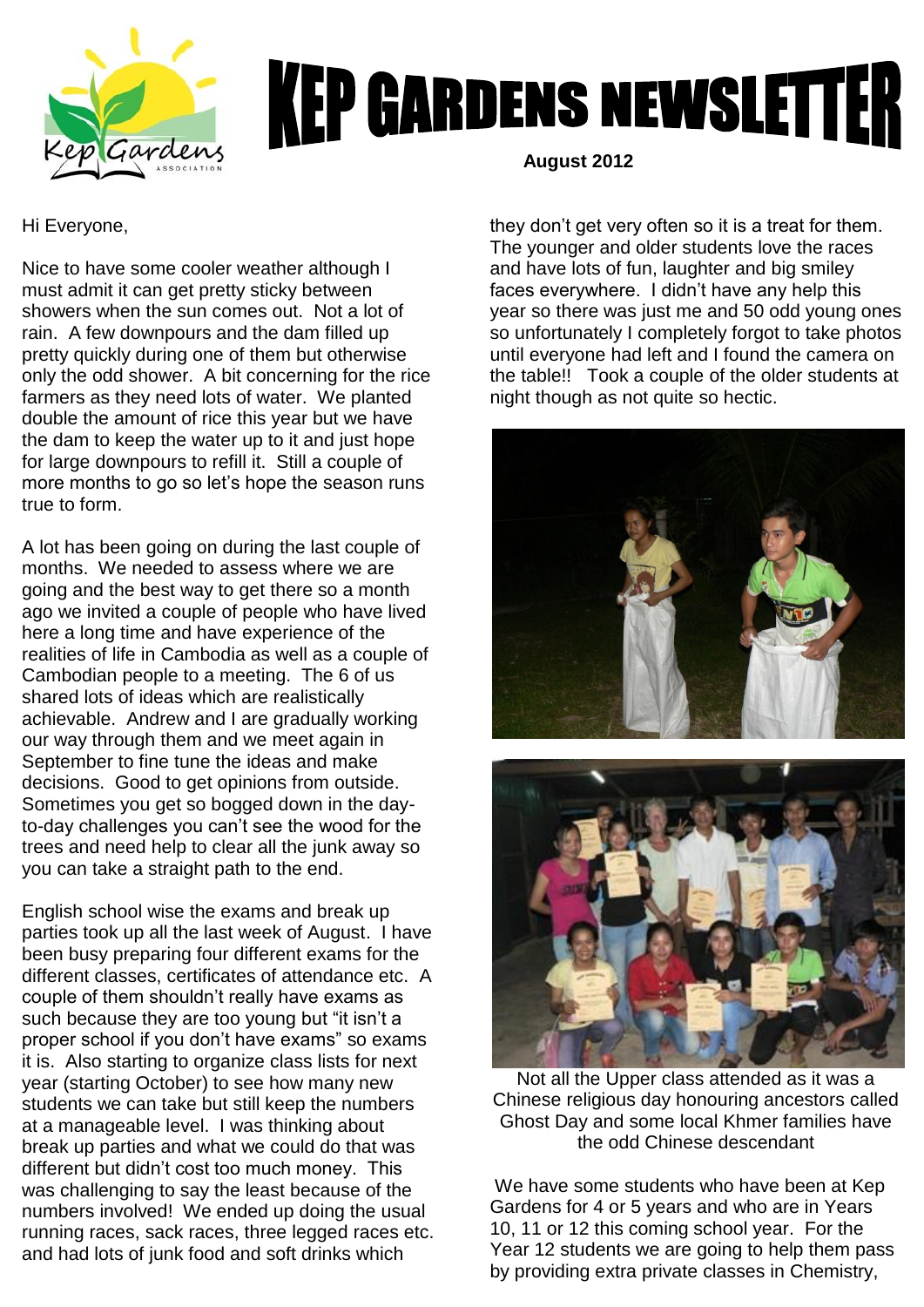Physics, Mathematics and Biology. If they are successful we will sponsor them to further studies of their choice. The two girls in Year 12 this year have always wanted to be nurses but were resigned to the fact that it was never going to happen.



Savry comes from a family of 6 girls. Her father is a moto dup with no stable income so there is no way her family could support her through the 3 years of nursing training. She lives a long way away from Kep Gardens and rides a bike to English class having to go home by herself in the dark along isolated dirt tracks to her village. Such is her dedication to learning.



Sreyleap comes from a family of 5 children. Her father is in the army and in his spare time sells ice-cream from a bicycle with a big esky on the back in order to earn an extra income. She has a fair distance to come to Kep Gardens and walks to school. One of the others drops her off at the market and she walks the rest of the way home

by herself in the dark. She attended 97% of classes this year so is also dedicated to learning.

We had a meeting with the girls and their parents explaining the commitment that both the girls and their families needed for them to be successful. The parents have agreed to release them from some of their home duties to give them extra time for study and not to marry them off before they have completed their nursing studies and worked for a few years afterwards.

This is very similar to the way we sponsored the 4 hospitality students to a school in Siem Reap.



Sreyleap made this for me as an end-of-year gift. So much patience and work involved. It's beautiful.

Primary schools were closed recently because of a hand, foot and mouth disease outbreak. The Education Department approached us but we decided to continue classes and reinforce our cleanliness lessons and provide written information in Khmer to the families about the disease and how families can help to prevent its spread. One of the many things we talked about was not sharing toothbrushes, drinking cups etc. To our delight the next day a boy came to school, took an empty plastic water bottle out of the bin, cleaned it and filled it up with water and put it on his desk. We used him as an example to all the others of how proud we were of him because he had listened and thought about what he could do to help himself not get sick. The next day most of the class did the same. Not so much now because the weather is cooler but once it starts to warm up we must remind them again.

Thanks to help from George from America, the container with all the library books, teaching resources and other bits and pieces donated by people in Australia has finally arrived. So to all those people, thank you. We are sure you are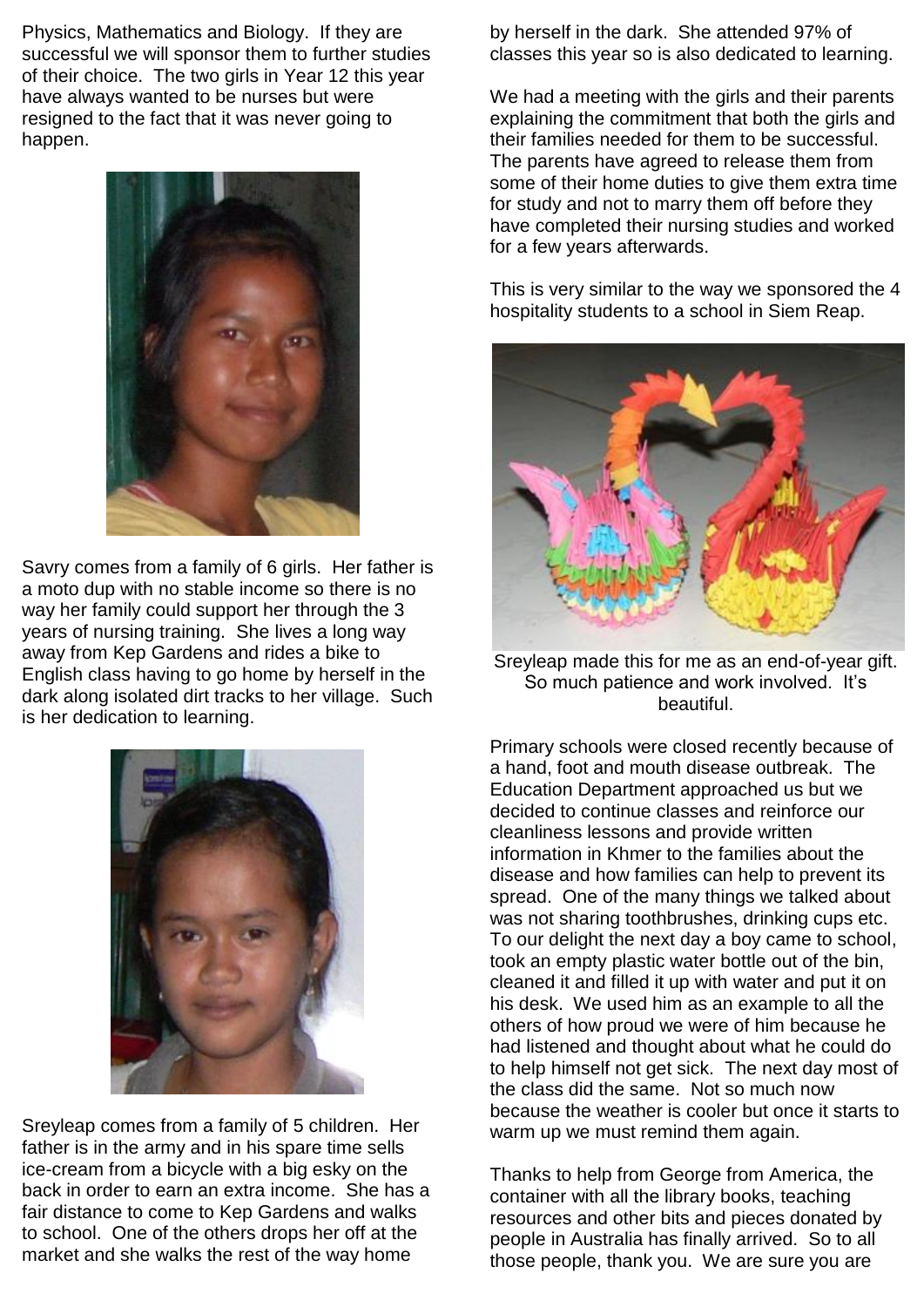pleased to hear that your donations will finally be put to use. Thank you to Laurie from the Salvation Army, Gail from Mission Australia and their volunteers who helped pack the container and Andrew's brother Tony who transported the goods to Stirling for packing.



We were very excited but I must admit that by 4.00 am in the morning the excitement had waned slightly. Believe it or not they delivered the container at 9.00 pm at night and expected it emptied immediately. We had 10 men already lined up to help. They did a great job. Usually by 9.00 pm they are in bed asleep or getting ready to go to bed but they had 5½ hours of very hard work as many of the boxes were very heavy. Also, the container truck didn't come down the track to Kep Gardens but stayed on the village road so we had to load and unload twice, (once with one light hooked up to a battery) once onto the tractor trailer, tuk tuk and hand held cart and then offload a second time. It hadn't rained for quite a few days but this night it decided to rain so we all got wet as did a few cardboard boxes which then fell to pieces. We finished at 2.30 am. Then the guys all had something to eat and a few glasses of rice wine to relax. They looked very tired. 4.00 am was enough for me but I heard them all pack up not long after.

*Our web site is being updated. A very big thank you to Reuben and Braden for all the time they have put in and help they have given us. Also a big thank you to Bruce and Roz for ensuring that the website continues from year to year.*







Most of the goods were stacked in the school shed out of the rain but Monday morning at 8.00 am it had to be empty for the exams so all day Saturday and Sunday were spent moving it all again, storing it away. Three of us did this so it took the whole 2 days. It's all done now but not much point unpacking it yet until we have the library and schoolhouse to put it in. But at least it is here and our personal effects also arrived with it. So we can slowly unpack these couple of boxes.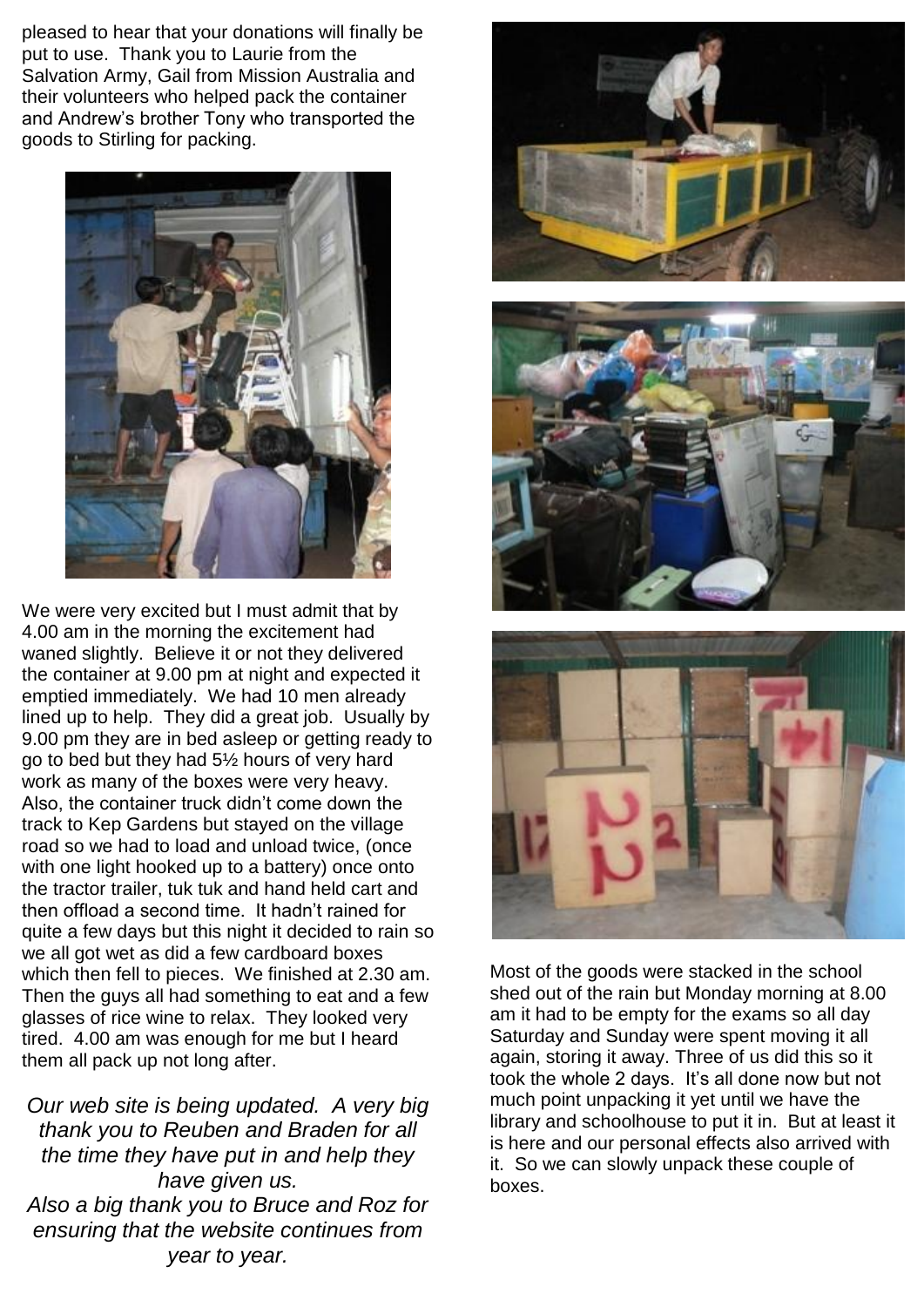



Mission Australia packed school desks and chairs, toys and many other things to fill up the container. It was like Christmas!

Andrew and his merry band of men have been very busy lately with their maintenance work. Word is getting around that they know what they are doing and do a good job with a guarantee even (unheard of in this country). A lot of the work is in Kampot and Andrew usually stays overnight as it is very tiring travelling backwards and forwards especially with the road as it is at the moment. Whole sections of the road are washed out. So some much needed income is starting to trickle back into Kep Gardens. They have a few jobs lined up in Kep which is good as not so much travelling carting tools backwards and forwards. They have put on an apprentice. A young lad with very little schooling and looking at a future of being a cow boy all his life but he wants to learn to "fix" things and "make" things so let's see how he turns out. His father is good with his hands so let's see if it runs in the family.

One very good thing about the container arriving is that Andrew packed most of his tools so now they will have some good quality equipment to work with. Most of the tools here are  $2^{nd}$  or  $3^{rd}$ 

grade Chinese made. They are very cheap because people can't afford too much money but they break within a short time of use and it's very hard to do a 1<sup>st</sup> class job with them. So Andrew and his guys had a lovely day yesterday sorting through them all, getting their site tools all together. "What's this, what do you use this for" was heard all day as they came across things they had never seen before. It was a good day.



Two of the merry band of men, Mr Huch and Sopheak

We are talking with a large worldwide NGO who is running a pilot programme in Cambodia for hospitality training. They operate and are successful in 7 other 3<sup>rd</sup> world countries and are trialing their project in the Kep/Kampot area. They approached us to be involved, Andrew has been to a meeting in Phnom Penh and they are coming out to our "office" on Saturday to get down to the nitty gritty about just what our involvement may be.

Another project we are getting involved in is permaculture. A family member who has been to Kep Gardens advised us about a small grant from Australia which we applied for. The people are very interested in helping us to run the workshops we applied for but we need the backup of an organization in Australia. Wendy is a member of the Permaculture SA and is following up on this for us. Meanwhile we have met a retired agronomist who is living in Cambodia for 1 year and is interested in doing some research and running the seminars voluntarily for us. Hopefully, this project will come together with help from people who know what they are talking about and the villagers will reap some benefit.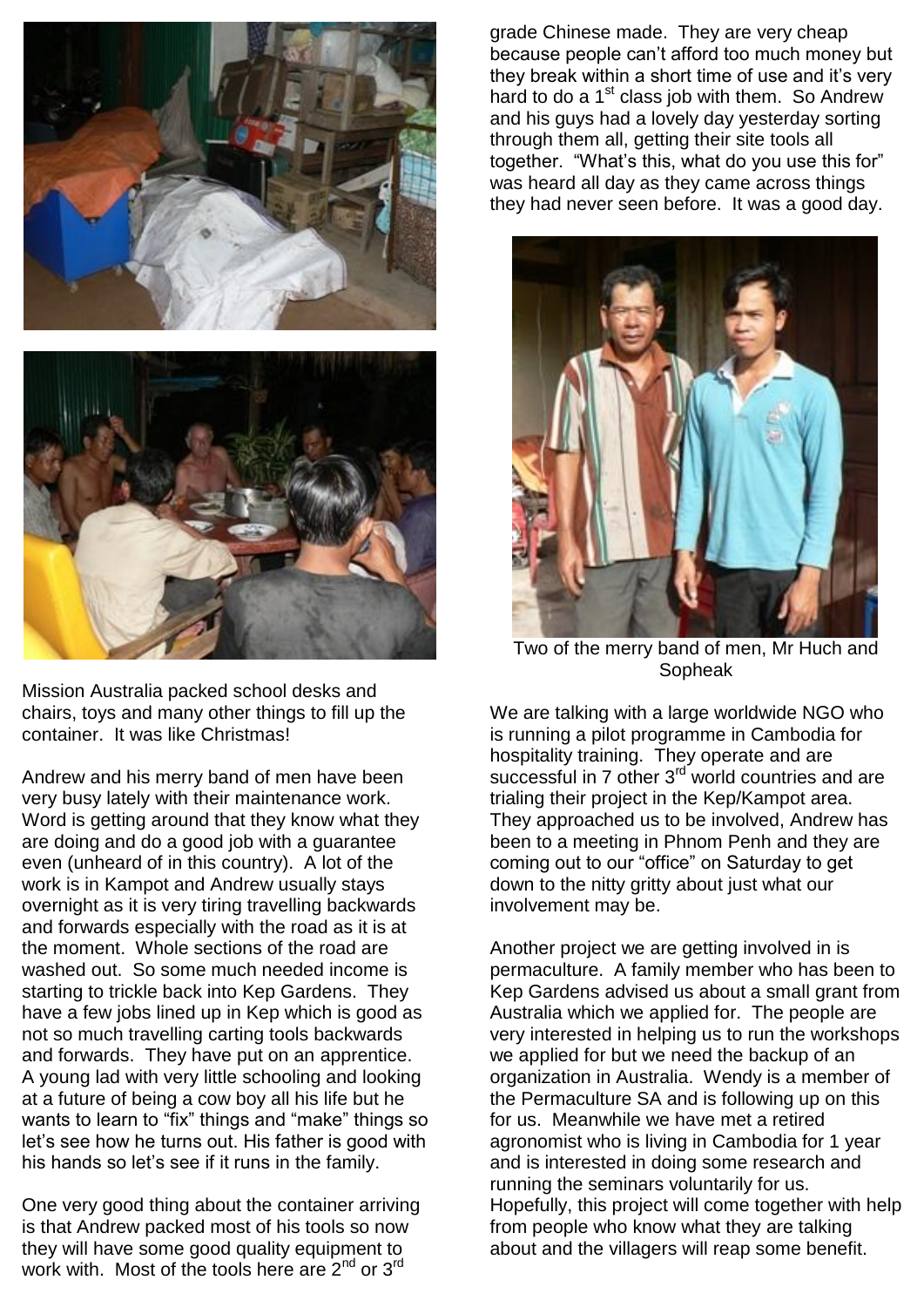We are practicing permaculture ourselves in small ways. We have dug trenches across the orchard and filled them with green waste and we add food scraps so have permanent composting going into the soil to feed the fruit trees.





We have also had a meeting with an NGO from Holland, Be More. Be More is a Dutch NGO that supports local projects throughout four countries in Africa and two in Asia: Cambodia and Indonesia, through the help of volunteers. The aim of the organization is to set up partnerships with local projects and support them by placing well prepared and enthusiastic (full time) volunteers for a minimum of four weeks at the project at hand. Another goal is to increase the sustainability of projects by supporting them with advice and to facilitate a network of their partners to exchange experience and knowledge. They have been situated in Siem Reap where there are many organizations providing volunteers. The Siem Reap area is very poor and they rightly deserve all the help they can get. Be More decided to move to another area where there is very little help, if any, available and have chosen Kampot to set up their organization. One of the guest houses told them about us and they checked us out on our website. Hopefully we will

be able to work with them and have a regular flow of volunteers to help ease the load, especially when the new school house is built as we will need to be assured of a teacher for a whole year if we are to start new classes. I was concerned that not having accommodation would be a problem for the immediate future but they pay accommodation and travelling expenses so a local motodup would also benefit by having regular bookings. I hope it works out as the more people working together the better to achieve worthwhile, lasting results.

Kep Children has been established as an Association to help children in schooling. It will soon be registered under the French Law Act 1901. They had the idea of wanting to write an informal "charter" with local Associations to secure the humanitarian environment in Kep and its region. They have approached us to see if we are interested in being involved. A great idea I think if only for all the local organizations working with Cambodian children in Kep to get together occasionally to exchange ideas and work together. After all, we all have the same goal – to help the kids in Kep.

So much to do and only two of us! Cambodian people are being trained but this all takes time. Meanwhile extra bits and pieces keep cropping up which we don't want to miss out on so we just have to find the time and resources.

A month or so ago the local elections occurred in the village. This is the same as our local council elections but instead of voting for an independent person, the people standing are actually members of various political parties. Typical of all politics throughout the world, the village road was graded just before the election - hadn't been done in the 4 years I have lived here. Next year is the Federal election and the village road is supposed to be bituminized – if they had elections every year heaps would be done.

We were invited to a community meeting for people living close to the mountains (hills) advising people that this is a National Park and they mustn't chop the trees down or else there will be no rain and therefore no rice. Telling people that tourists complain that Kep is too expensive and not to charge too much for transport and things they sell. All sorts of other bits and pieces – a giving of information to the people as no one gets to see a newspaper or hear much about Kep on the TV if they have one. Interesting really how underdeveloped countries inform the people of what's going on. Most of the